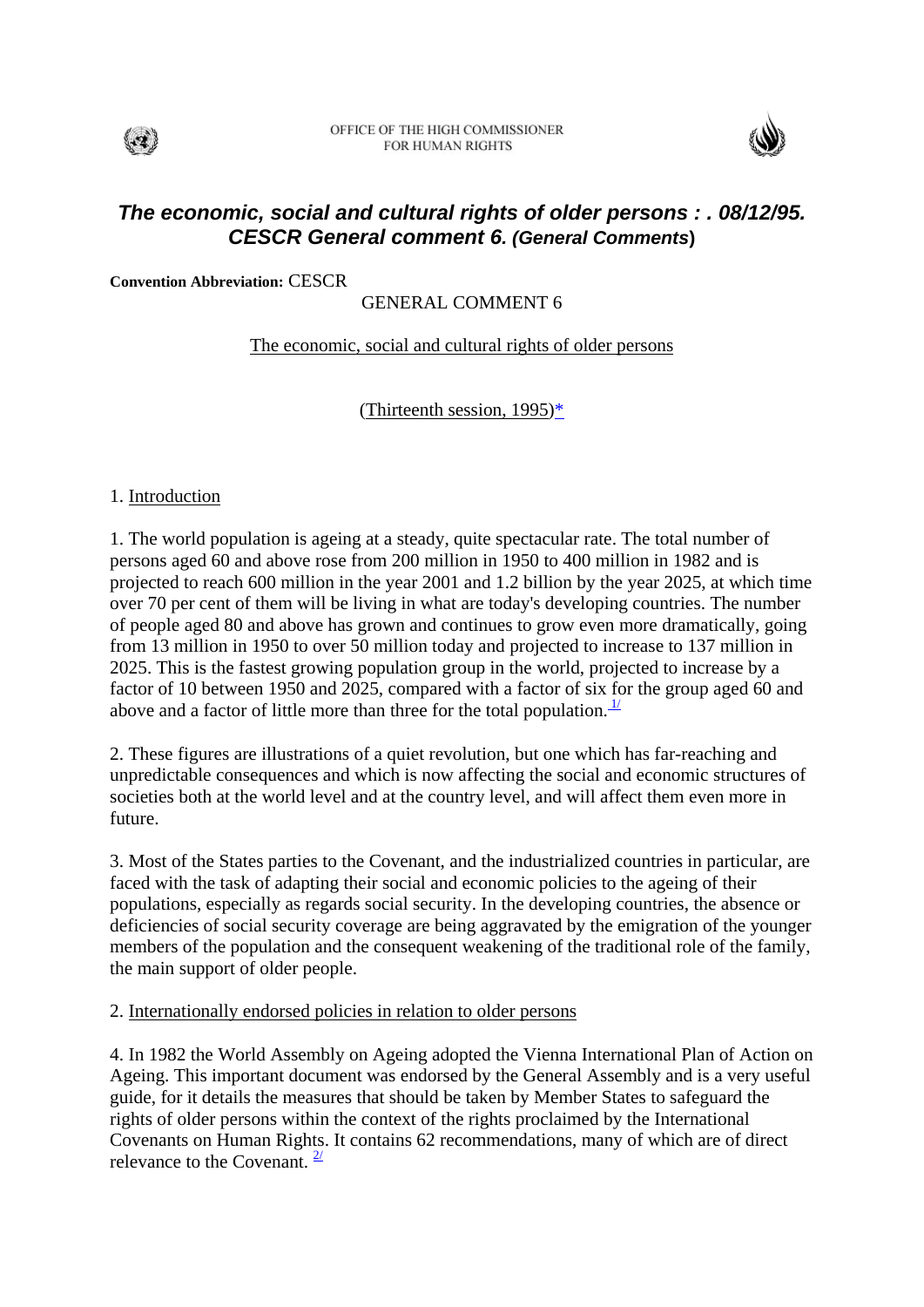5. In 1991 the General Assembly adopted the United Nations Principles for Older Persons which, because of their programmatic nature, is also an important document in the present context.  $\frac{3}{1}$ It is divided into five sections which correlate closely to the rights recognized in the Covenant. "Independence" includes access to adequate food, water, shelter, clothing and health care. To these basic rights are added the opportunity to remunerated work and access to education and training. By "participation" is meant that older persons should participate actively in the formulation and implementation of policies that affect their well-being and share their knowledge and skills with younger generations, and should be able to form movements and associations. The section headed "care" proclaims that older persons should benefit from family care, health care and be able to enjoy human rights and fundamental freedoms when residing in a shelter, care or treatment facility. With regard to "selffulfilment", the Principles that older persons should pursue opportunities for the full development of their potential through access to the educational, cultural, spiritual and recreational resources of their societies. Lastly, the section entitled "dignity" states that older persons should be able to live in dignity and security and be free of exploitation and physical or mental abuse, should be treated fairly, regardless of age, gender, racial or ethnic background, disability, financial situation or any other status, and be valued independently of their economic contribution.

6. In 1992, the General Assembly adopted eight global targets on ageing for the year 2001 and a brief guide for setting national targets. In a number of important respects, these global targets serve to reinforce the obligations of States parties to the Covenant.  $\frac{4}{3}$ 

7. Also in 1992, and in commemoration of the tenth anniversary of the adoption of the Vienna International Plan of Action by the Conference on Ageing, the General Assembly adopted the Proclamation on Ageing in which it urged support of national initiatives on ageing so that older women are given adequate support for their largely unrecognized contributions to society and older men are encouraged to develop social, cultural and emotional capacities which they may have been prevented from developing during breadwinning years; families are supported in providing care and all family members encouraged to cooperate in caregiving; and that international cooperation is expanded in the context of the strategies for reaching the global targets on ageing for the year 2001. It also proclaimed the year 1999 as the International Year of Older Persons in recognition of humanity's demographic "coming of age". $\frac{5}{2}$ 

8. The United Nations specialized agencies, especially the International Labour Organization, have also given attention to the problem of ageing in their respective fields of competence.

3. The rights of older persons in relation to the International Covenant on Economic, Social and Cultural Rights

9. The terminology used to describe older persons varies considerably, even in international documents. It includes: "older persons", "the aged", "the elderly", "the third age", "the ageing", and, to denote persons more than 80 years of age, "the fourth age". The Committee opted for "older persons" (in French, personnes âgées; in Spanish, personas mayores), the term employed in General Assembly resolutions 47/5 and 48/98. According to the practice in the United Nations statistical services, these terms cover persons aged 60 and above (Eurostat, the statistical service of the European Union, considers "older persons" to mean persons aged 65 or above, since 65 is the most common age of retirement and the trend is towards later retirement still).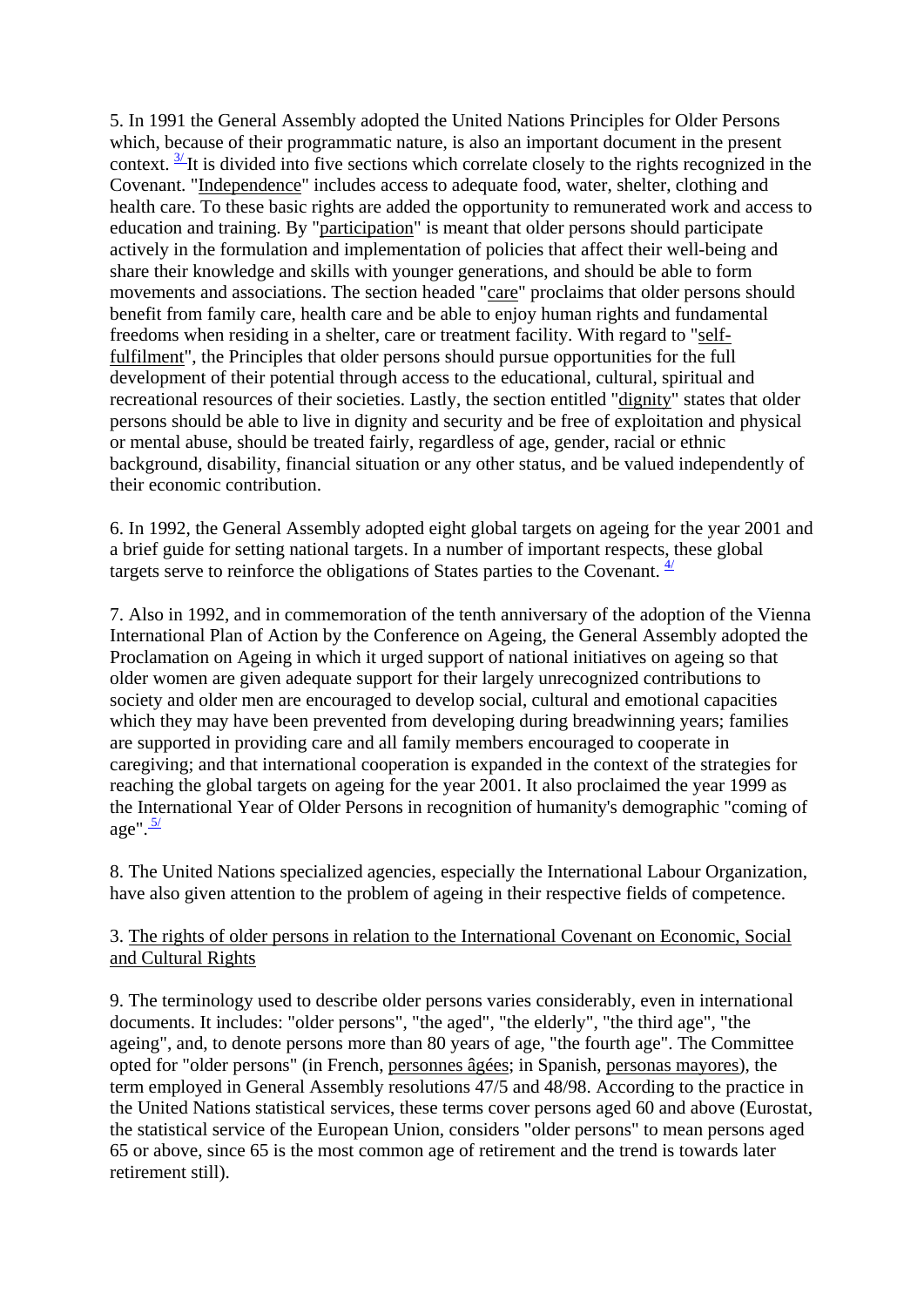10. The International Covenant on Economic, Social and Cultural Rights does not contain any explicit reference to the rights of older persons, although article 9 dealing with "the right of everyone to social security, including social insurance", implicitly recognizes the right to oldage benefits. Nevertheless, in view of the fact that the Covenant's provisions apply fully to all members of society, it is clear that older persons are entitled to enjoy the full range of rights recognized in the Covenant. This approach is also fully reflected in the Vienna International Plan of Action on Ageing. Moreover, in so far as respect for the rights of older persons requires special measures to be taken, States parties are required by the Covenant to do so to the maximum of their available resources.

11. Another important issue is whether discrimination on the basis of age is Prohibited by the Covenant. Neither the Covenant nor the Universal Declaration of Human Rights refers explicitly to age as one of the prohibited grounds. Rather than being seen as an intentional exclusion, this omission is probably best explained by the fact that, when these instruments were adopted, the problem of demographic ageing was not as evident or as pressing as it is now.

12. This is not determinative of the matter, however, since the prohibition of discrimination on the grounds of "other status" could be interpreted as applying to age. The Committee notes that while it may not yet be possible to conclude that discrimination on the grounds of age is comprehensively prohibited by the Covenant, the range of matters in relation to which such discrimination can be accepted is very limited. Moreover, it must be emphasized that the unacceptableness of discrimination against older persons is underlined in many international policy documents and is confirmed in the legislation of the vast majority of States. In the few areas in which discrimination continues to be tolerated, such as in relation to mandatory retirement ages or access to tertiary education, there is a clear trend towards the elimination of such barriers. The Committee is of the view that States parties should seek to expedite this trend to the greatest extent possible.

13. Accordingly, the Committee on Economic, Social and Cultural Rights is of the view that States parties to the Covenant are obligated to pay particular attention to promoting and protecting the economic, social and cultural rights of older persons. The Committee's own role in this regard is rendered all the more important by the fact that, unlike the case of other population groups such as women and children, no comprehensive international convention yet exists in relation to the rights of older persons and no binding supervisory arrangements attach to the various sets of United Nations principles in this area.

14. By the end of its thirteenth session, the Committee and, before that, its predecessor, the Sessional Working Group of Governmental Experts, had examined 144 initial reports, 70 second periodic reports and 20 initial and periodic global reports on articles 1 to 15. This examination made it possible to identify many of the problems that may be encountered in implementing the Covenant in a considerable number of States parties that represent all the regions of the world and have different political, socio-economic and cultural systems. The reports examined to date have not provided any information in a systematic way on the situation of older persons with regard to compliance with the Covenant, apart from information, of varying completeness, on the implementation of article 9 relating to the right to social security.

15. In 1993, the Committee devoted a day of general discussion to this issue in order to plan its future activity in this area. Moreover, it has, at recent sessions, begun to attach substantially more importance to information on the rights of older persons and its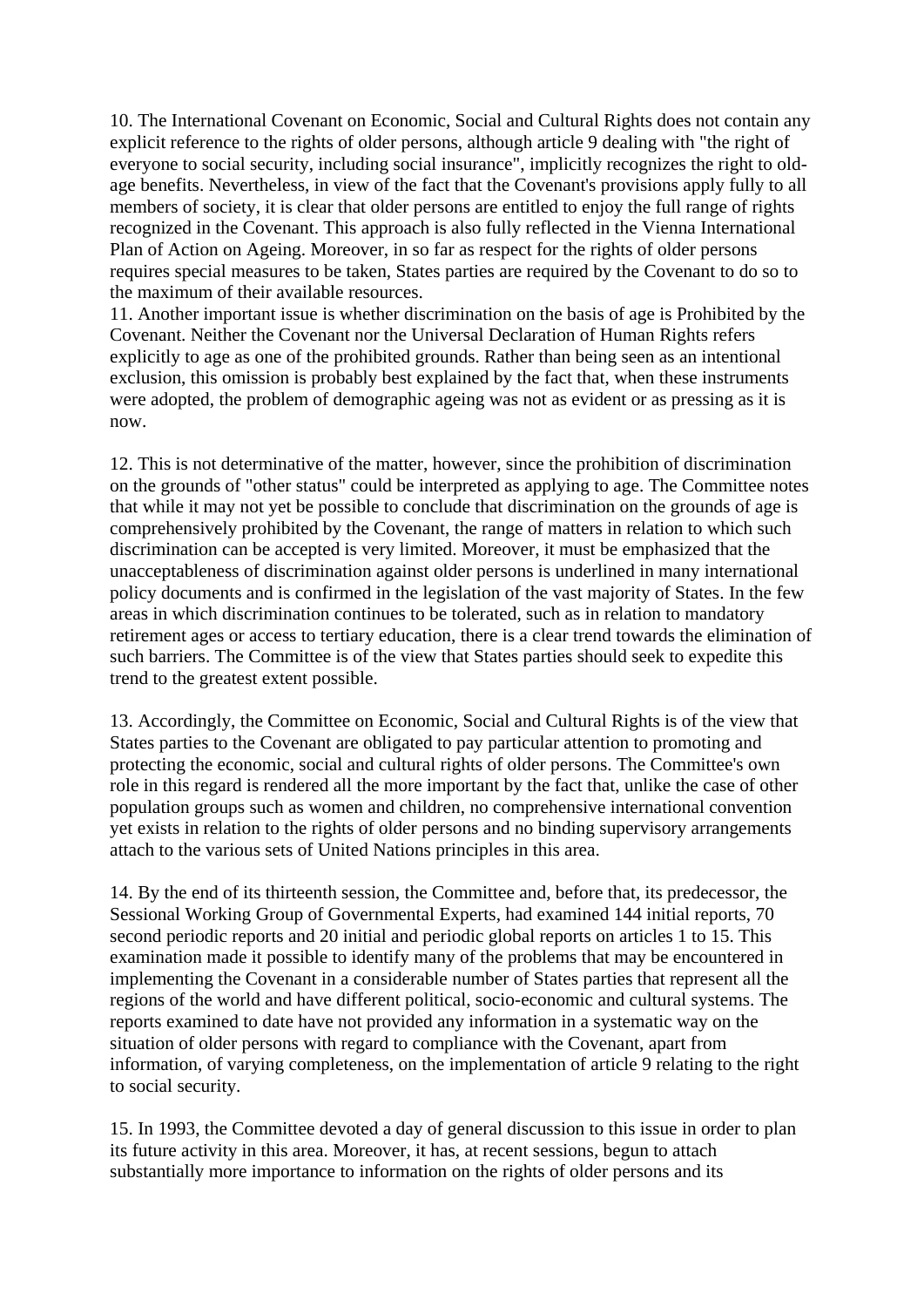questioning has elicited some very valuable information in some instances. Nevertheless, the Committee notes that the great majority of States parties reports continue to make little reference to this important issue. It therefore wishes to indicate that, in future, it will insist that the situation of older persons in relation to each of the rights recognized in the Covenant should be adequately addressed in all reports. The remainder of this General Comment identifies the specific issues which are relevant in this regard.

### 4. General obligations of States parties

16. Older persons as a group are as heterogeneous and varied as the rest of the population and their situation depends on a country's economic and social situation, on demographic, environmental cultural and employment factors and, at the individual level, on the family situation, the level of education, the urban or rural environment and the occupation of workers and retirees.

17. Side by side with older persons who are in good health and whose financial situation is acceptable, there are many who do not have adequate means of support, even in developed countries, and who feature prominently among the most vulnerable, marginal and unprotected groups. In times of recession and of restructuring of the economy, older persons are particularly at risk. As the Committee has previously stressed (General Comment No. 3 (1990), para. 12), even in times of severe resource constraints, States parties have the duty to protect the vulnerable members of society.

18. The methods that States parties use to fulfil the obligations they have assumed under the Covenant in respect of older persons will be basically the same as those for the fulfilment of other obligations (see General Comment No. 1 (1989)). They include the need to determine the nature and scope of problems within a State through regular monitoring, the need to adopt properly designed policies and programmes to meet requirements, the need to enact legislation when necessary and to eliminate any discriminatory legislation and the need to ensure the relevant budget support or, as appropriate, to request international cooperation. In the latter connection, international cooperation in accordance with articles 22 and 23 of the Covenant may be a particularly important way of enabling some developing countries to fulfil their obligations under the Covenant.

19. In this context, attention may be drawn to Global target No. 1, adopted by the General Assembly in 1992, which calls for the establishment of national support infrastructures to promote policies and programmes on ageing in national and international development plans and programmes. In this regard, the Committee notes that one of the United Nations Principles for Older Persons which Governments were encouraged to incorporate into their national programmes is that older persons should be able to form movements or associations of older persons.

### 5. Specific provisions of the Covenant

### Article 3: Equal rights of men and women

20. In accordance with article 3 of the Covenant, by which States parties undertake "to ensure the equal right of men and women to the enjoyment of all economic, social and cultural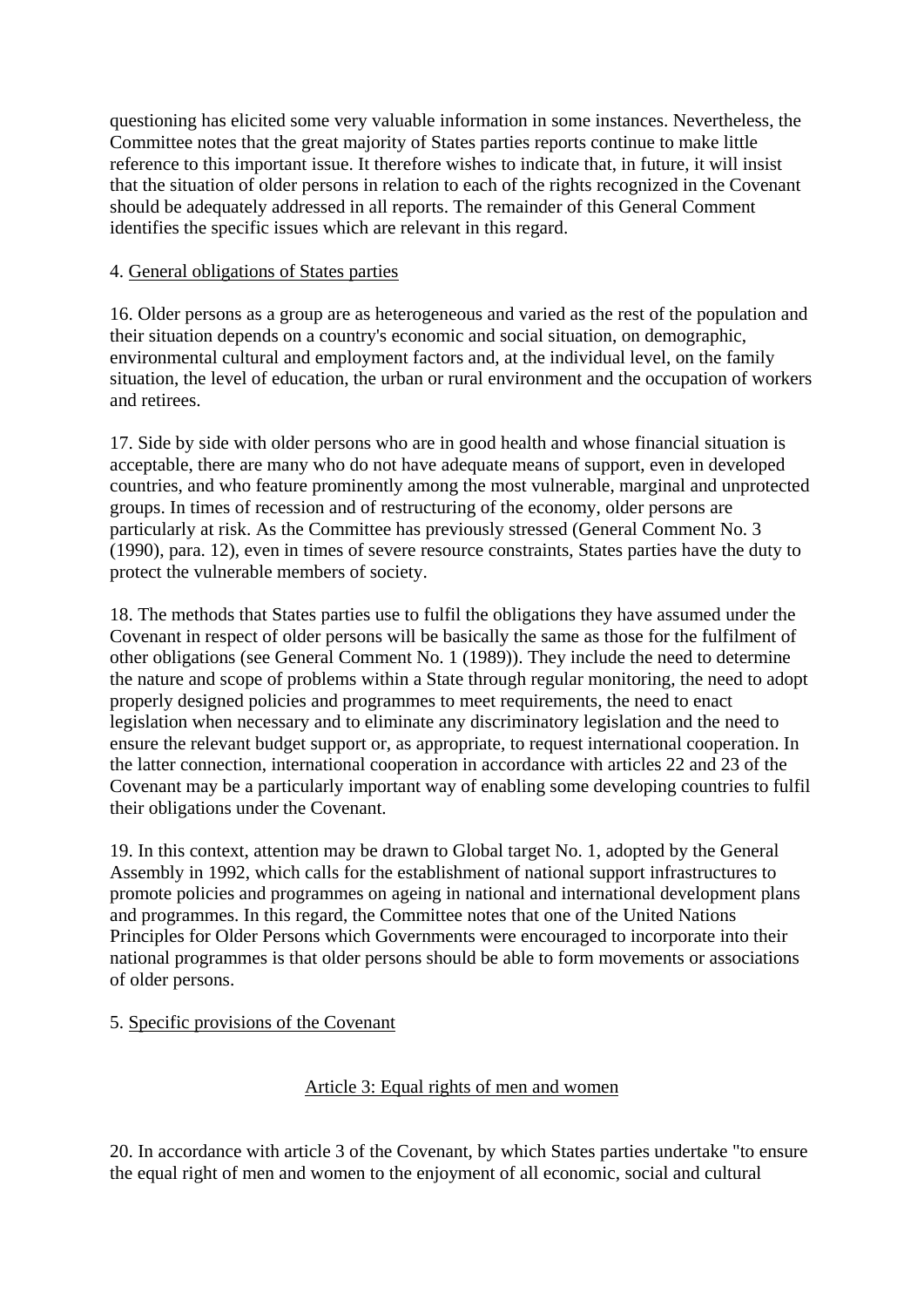rights", the Committee considers that States parties should pay particular attention to older women who, because they have spent all or part of their lives caring for their families without engaging in a remunerated activity entitling them to an old-age pension, and who are also not entitled to a widow's pension, are often in critical situations.

21. To deal with such situations and comply fully with article 9 of the Covenant and paragraph 2 (h) of the Proclamation on Ageing, States parties should institute noncontributory old-age benefits or other assistance for all persons, regardless of their sex, who find themselves without resources on attaining an age specified in national legislation. Given their greater life expectancy and the fact that it is more often they who have no contributory pensions, women would be the principal beneficiaries.

## Articles 6 to 8: Rights relating to work

22. Article 6 of the Covenant requires States parties to take appropriate steps to safeguard the right of everyone to the opportunity to gain a living by work which is freely chosen or accepted. In this regard, the Committee, bearing in mind that older workers who have not reached retirement age often encounter problems in finding and keeping jobs, stresses the need for measures to prevent discrimination on grounds of age in employment and occupation.  $\frac{6}{ }$ 

23. The right "to the enjoyment of just and favourable conditions of work" (Covenant, art. 7) is of special importance for ensuring that older workers enjoy safe working conditions until their retirement. In particular, it is desirable, to employ older workers in circumstances in which the best use can be made of their experience and know-how.  $\frac{7}{1}$ 

24. In the years preceding retirement, retirement preparation programmes should be implemented, with the participation of representative organizations of employers and workers and other bodies concerned, to prepare older workers to cope with their new situation. Such programmes should, in particular, provide older workers with information about: their rights and obligations as pensioners; the opportunities and conditions for continuing an occupational activity or undertaking voluntary work; means of combating detrimental effects of ageing; facilities for adult education and cultural activities, and the use of leisure time.  $\frac{8}{2}$ 

25. The rights protected by article 8 of the Covenant, namely, trade union rights, including after retirement age, must be applied to older workers.

### Article 9: Right to social security

26. Article 9 of the Covenant provides generally that States parties "recognize the right of everyone to social security", without specifying the type or level of protection to be guaranteed. However, the term "social security" implicitly covers all the risks involved in the loss of means of subsistence for reasons beyond a person's control.

27. In accordance with article 9 of the Covenant and the provisions concerning implementation of the ILO social security conventions - Convention No. 102 concerning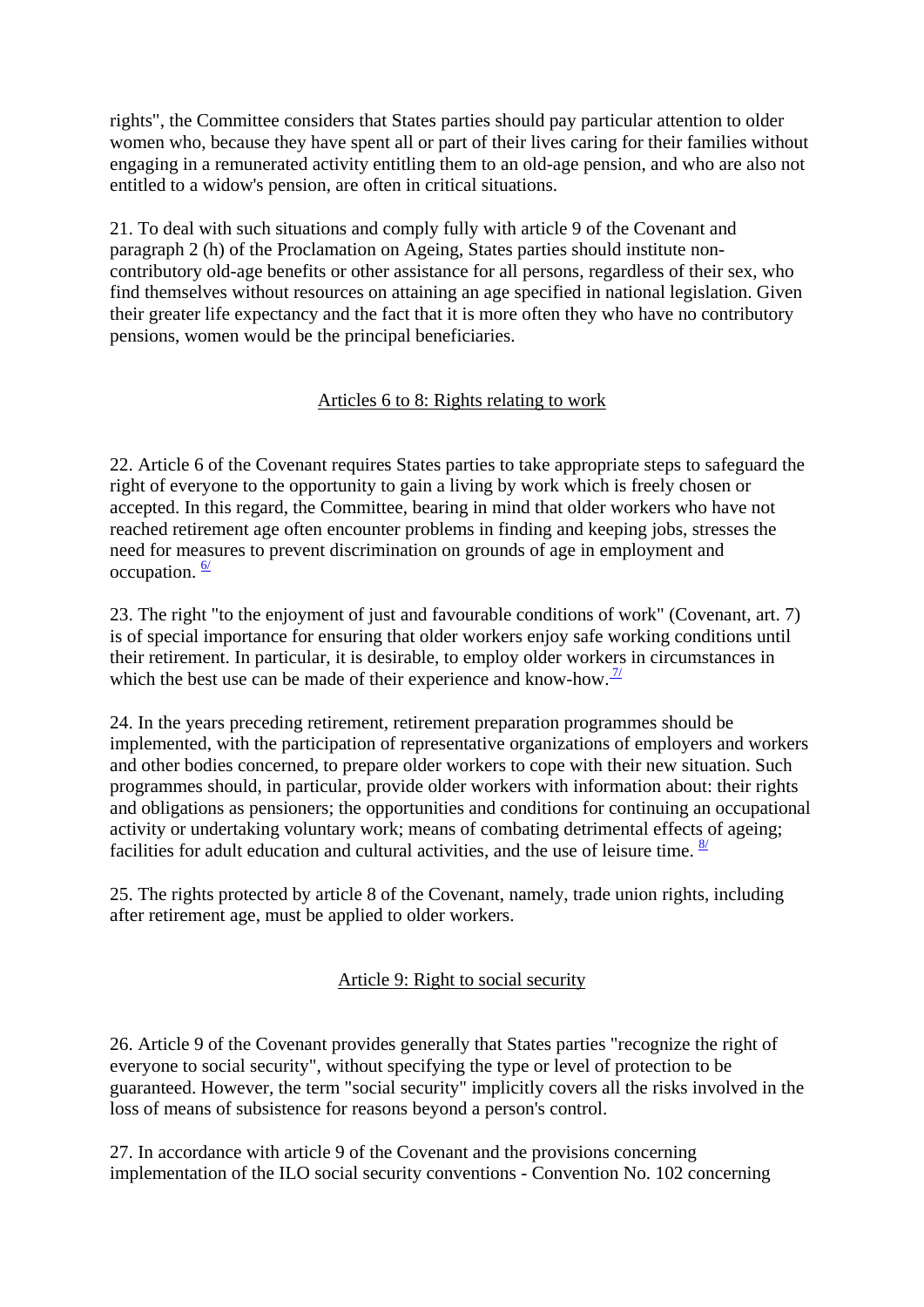Social Security (Minimum Standards) (1952) and Convention No. 128 concerning Invalidity, Old-Age and Survivors' Benefits (1967) - States parties must take appropriate measures to establish general regimes of compulsory old-age insurance, starting at a particular age, to be prescribed by national law.

28. In keeping with the recommendations contained in the two ILO Conventions mentioned above and Recommendation No. 162, the Committee invites States parties to establish retirement age so that it is flexible, depending on the occupations performed and the working ability of elderly persons, with due regard to demographic, economic and social factors.

29. In order to give effect to the provisions of article 9 of the Covenant, States parties must guarantee the provision of survivors' and orphans' benefits on the death of the breadwinner who was covered by social security or receiving a pension.

30. Furthermore, as already observed in paragraphs 20 and 21, in order fully to implement the provisions of article 9 of the Covenant, States parties should, within the limits of available resources, provide non-contributory old-age benefits and other assistance for all older persons, who, when reaching the age prescribed in national legislation, have not completed a qualifying period of contribution and are not entitled to an old-age pension or other social security benefit or assistance and have no other source of income.

### Article 10: Protection of the family

31. On the basis of article 10, paragraph 1, of the Covenant and recommendations 25 and 29 of the Vienna International Plan of Action on Ageing, States parties should make all the necessary efforts to support, protect and strengthen the family and help it, in accordance with each society's system of cultural values, to respond to the needs of its dependent ageing members. Recommendation 29 encourages Governments and non-governmental organizations to establish social services to support the whole family when there are elderly people at home and to implement measures especially for low-income families who wish to keep elderly people at home. This assistance should also be provided for persons living alone or elderly couples wishing to remain at home.

### Article 11: Right to an adequate standard of living

32. Of the United Nations Principles for Older Persons, principle 1, which stands at the beginning of the section relating to the independence of older persons, provides that: "Older persons should have access to adequate food, water, shelter, clothing and health care through the provision of income, family and community support and self-help". The Committee attaches great importance to this principle, which demands for older persons the rights contained in article 11 of the Covenant.

33. Recommendations 19 to 24 of the Vienna International Plan of Action on Ageing emphasize that housing for the elderly must be viewed as more than mere shelter and that, in addition to the physical, it has psychological and social significance which should be taken into account. Accordingly, national policies should help elderly persons to continue to live in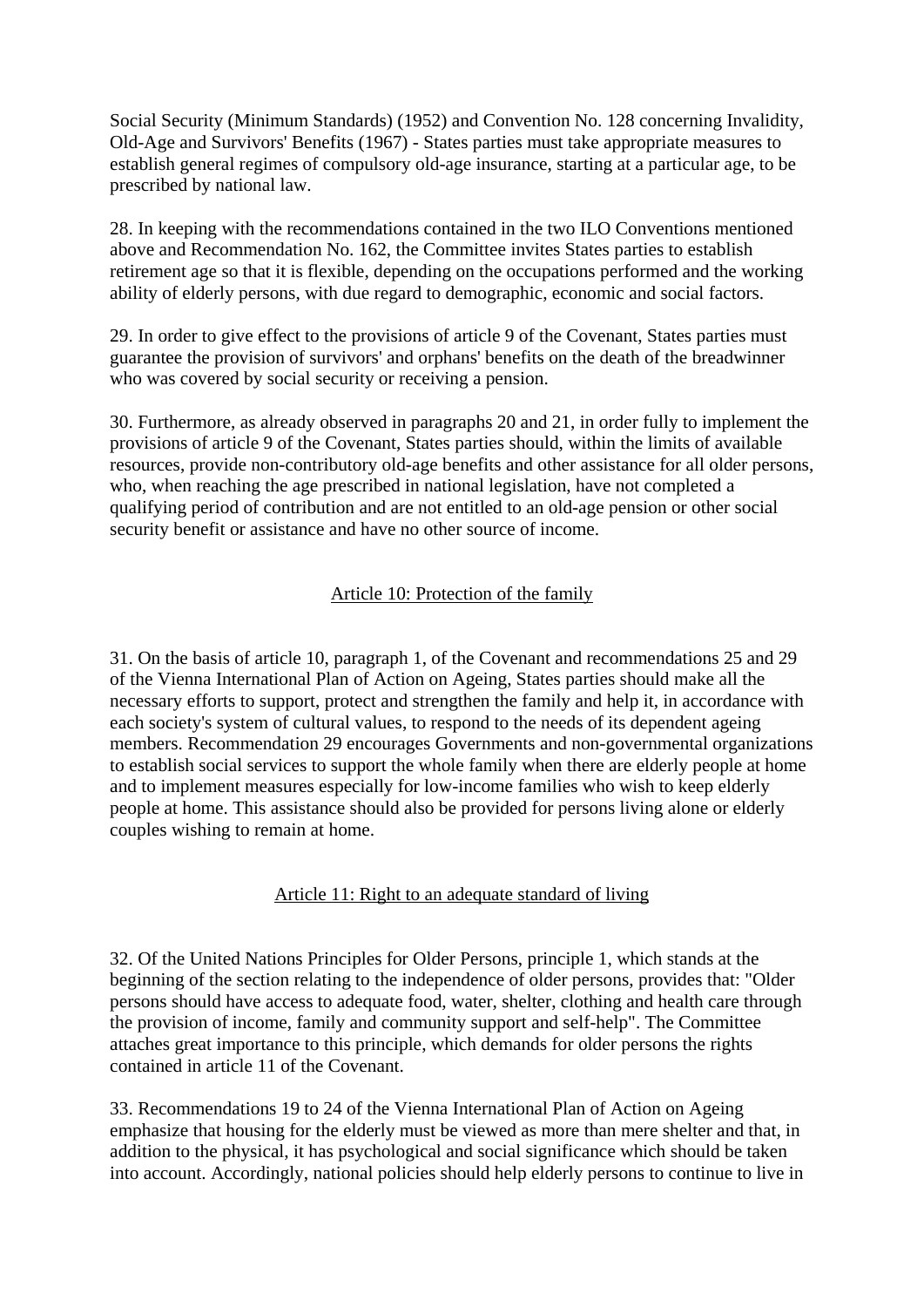their own homes as long as possible, through the restoration, development and improvement of homes and their adaptation to the ability of those persons to gain access to and use them (recommendation 19). Recommendation 20 stresses the need for urban rebuilding and development planning and law to pay special attention to the problems of the ageing, assisting in securing their social integration, while recommendation 22 draws attention to the need to take account of the functional capacity of the elderly in order to provide them with a better living environment and facilitate mobility and communication through the provision of adequate means of transport.

### Article 12: Right to physical and mental health

34. With a view to the realization of the right of elderly persons to the enjoyment of a satisfactory standard of physical and mental health, in accordance with article 12, paragraph 1, of the Covenant, States parties should take account of the content of recommendations 1 to 17 of the Vienna International Plan of Action on Ageing, which focus entirely on providing guidelines on health policy to preserve the health of the elderly and take a comprehensive view, ranging from prevention and rehabilitation to the care of the terminally ill.

35. Clearly, the growing number of chronic, degenerative diseases and the high hospitalization costs they involve cannot be dealt with only by curative treatment. In this regard, States parties should bear in mind that maintaining health into old age requires investments during the entire life span, basically through the adoption of healthy lifestyles (food, exercise, elimination of tobacco and alcohol, etc.). Prevention, through regular checks suited to the needs of the elderly, plays a decisive role, as does rehabilitation, by maintaining the functional capacities of elderly persons, with a resulting decrease in the cost of investments in health care and social services.

### Articles 13 to 15: Right to education and culture

36. Article 13, paragraph 1, of the Covenant recognizes the right of everyone to education. In the case of the elderly, this right must be approached from two different and complementary points of view: (a) the right of elderly persons to benefit from educational programmes; and (b) making the know-how and experience of elderly persons available to younger generations.

37. With regard to the former, States parties should take account of: (a) the recommendations in principle 16 of the United Nations Principles for Older Persons to the effect that older persons should have access to suitable education programmes and training and should, therefore, on the basis of their preparation, abilities and motivation, be given access to the various levels of education through the adoption of appropriate measures regarding literacy training, life-long education, access to university, etc.; and (b) recommendation 47 of the Vienna International Plan of Action on Ageing, which, in accordance with the concept of lifelong education promulgated by the United Nations Educational, Scientific and Cultural Organization (UNESCO), recommends informal, community-based and recreation-oriented programmes for the elderly in order to develop their sense of self-reliance and the community's sense of responsibility. Such programmes should enjoy the support of national Governments and international organizations.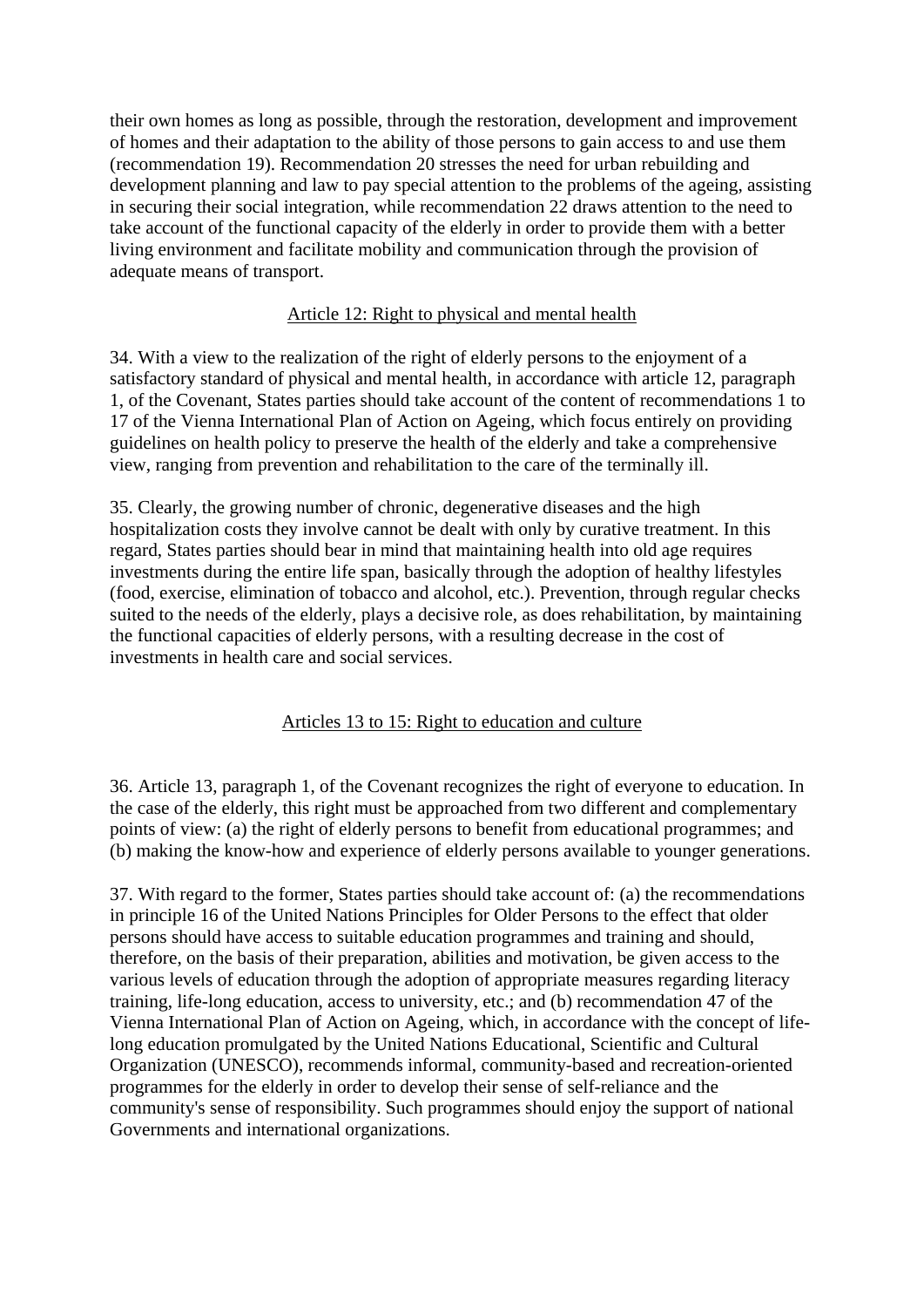38. With regard to the use of the know-how and experience of older persons, as referred to in the part of the recommendations of the Vienna International Plan of Action on Ageing dealing with education (paras. 74-76), attention is drawn to the important role that elderly and old persons still play in most societies as the transmitters of information, knowledge, traditions and spiritual values and to the fact that this important tradition should not be lost. Consequently, the Committee attaches particular importance to the message contained in recommendation 44 of the Plan: "Educational programmes featuring the elderly as the teachers and transmitters of knowledge, culture and spiritual values should be developed".

39. In article 15, paragraphs 1 (a) and (b), of the Covenant, States parties recognize the right of everyone to take part in cultural life and to enjoy the benefits of scientific progress and its applications. In this respect, the Committee urges States parties to take account of the recommendations contained in the United Nations Principles for Older Persons, and in particular of principle 7: "Older persons should remain integrated in society, participate actively in the formulation and implementation of policies that directly affect their well-being and share their knowledge and skills with younger generations"; and principle 16: "Older persons should have access to the educational, cultural, spiritual and recreational resources of society".

40. Similarly, recommendation 48 of the Vienna International Plan of Action on Ageing encourages Governments and international organizations to support programmes aimed at providing the elderly with easier physical access to cultural institutions (museums, theatres, concert halls, cinemas, etc.).

41. Recommendation 50 stresses the need for Governments, non-governmental organizations and the ageing themselves to make efforts to overcome negative stereotyped images of older persons as suffering from physical and psychological disabilities, incapable of functioning independently and having neither role nor status in society. These efforts, in which the media and educational institutions should also take part, are essential for achieving a society that champions the full integration of the elderly.

42. With regard to the right to enjoy the benefits of scientific progress and its applications, States parties should take account of recommendations 60, 61 and 62 of the Vienna International Plan of Action and make efforts to promote research on the biological, mental and social aspects of ageing and ways of maintaining functional capacities and preventing and delaying the start of chronic illnesses and disabilities. In this connection, it is recommended that States, intergovernmental organizations and non-governmental organizations should establish institutions specializing in the teaching of gerontology, geriatrics and geriatric psychology in countries where such institutions do not exist.

### GENERAL BIBLIOGRAPHY

Albouy, François-Xavier y Kessler, Denis. Un système de retraite européen: une utopie réalisable? Revue Française des Affaires Sociales, No. hors-série, noviembre de 1989.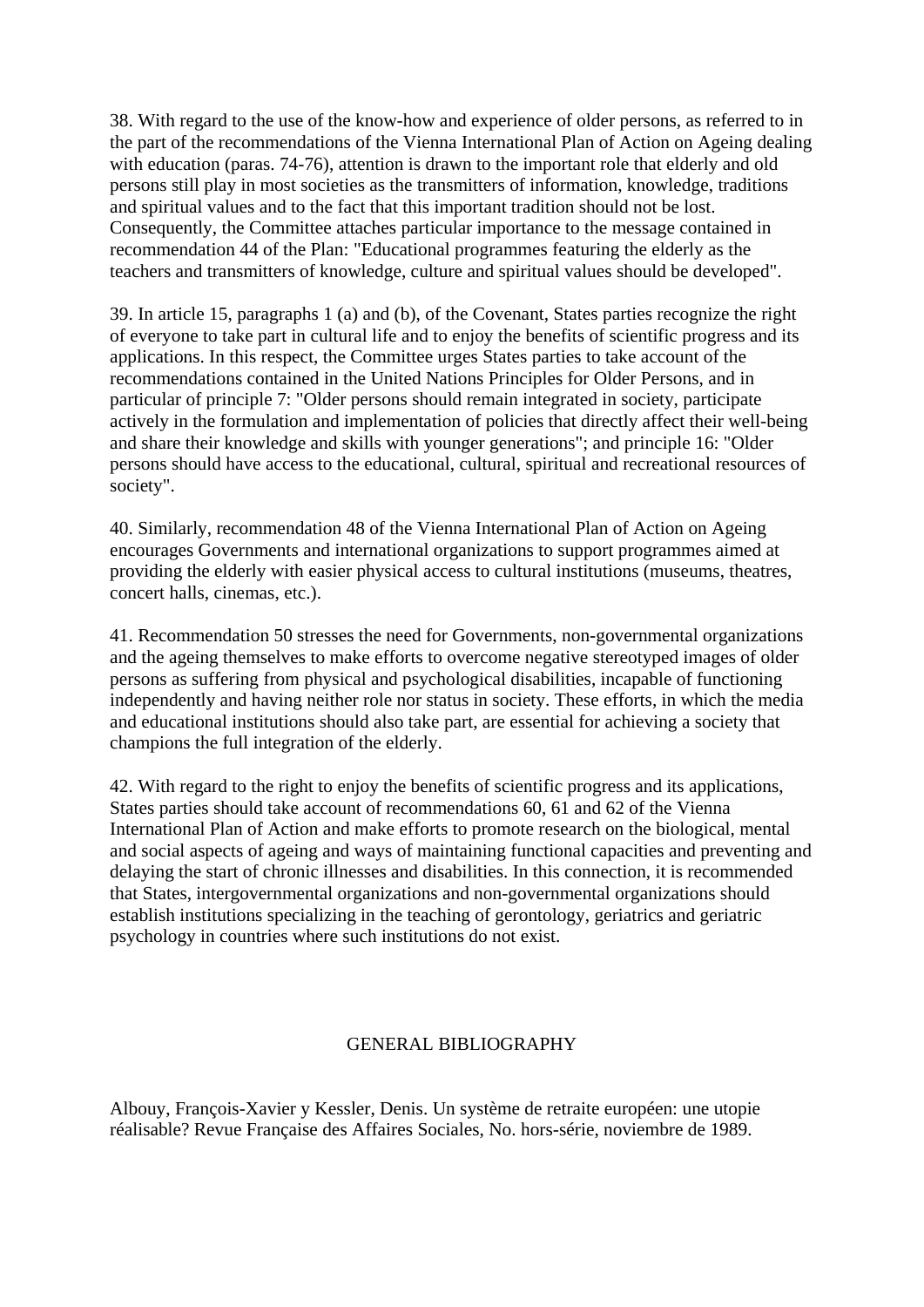Aranguren, José Luis. La vejez como autorrealizacion personal y social. Ministerio Asuntos Sociales. Madrid, 1992.

Beauvoir, Simone de: La vieillese. Gallimard 1970 (Edhasa, 1983).

Cebrián Badia, Francisco Javier: La jubilación forzosa del trabajador y su derecho al trabajo. Actualidad Laboral No. 14, Madrid, 1991.

Commission des Communautés Européennes: L'Europe dans le mouvement démographique (Mandat du 21 juin 1989), Bruselas, junio de 1990.

Duran Heras, Almudena. Anticipo de la jubilación en España. Revista de Seguridad Social, No. 41, Madrid, 1989.

Fuentes, C. Josefa. Situación Social del Anciano. Alcalá de Henares, 1975.

Fundación Europea para la Mejora de las Condiciones de Vida y de Trabajo. Informe Anual 1989, Luxemburgo. Oficina de las publicaciones oficiales de las Comunidades Europeas, 1990.

Girard, Paulette. Vieillissement et emploi, vieillissement et travail. Haut Conseil de la Population et de la Famille. Documentation Française, 1989.

Guillemard, Anne Marie. Analisis de las politicas de vejez en Europa. Ministerio de Asuntos Sociales. Madrid, 1992.

Guillemard, Anne Marie. Emploi, protection sociale et cycle de vie: Résultat d'une comparaison internationale des dispositifs de sortie anticipée d'activité. Sociologie du travail, No. 3, Paris, 1993.

H. Draus, Renate. Le troisième âge en la République fédérale allemande. Observations et diagnostics économiques, No. 22, enero de 1988.

Hermanova, Hana. Envejecer con salud en Europa en los años 90 Jornadas Europeas sobre personas mayores. Alicante, 1993.

INSERSO (Instituto Nacional de Servicios Sociales). La Tercera Edad en Europe: Necesidades y Demandas. Ministerio de Asuntos Sociales, Madrid, 1989.

INSERSO. La Tercera Edad en España: Necesidades y Demandas. Ministerio de Asuntos Sociales, Madrid, 1990.

INSERSO. La Tercera Edad en España: Aspectos cuantitativos. Ministerio de Asuntos Sociales, Madrid, 1989.

ISE (Instituto Sindical Europeo). Los jubilados en Europa Occidental: Desarrollo y Posiciones Sindicales, Bruselas, 1988.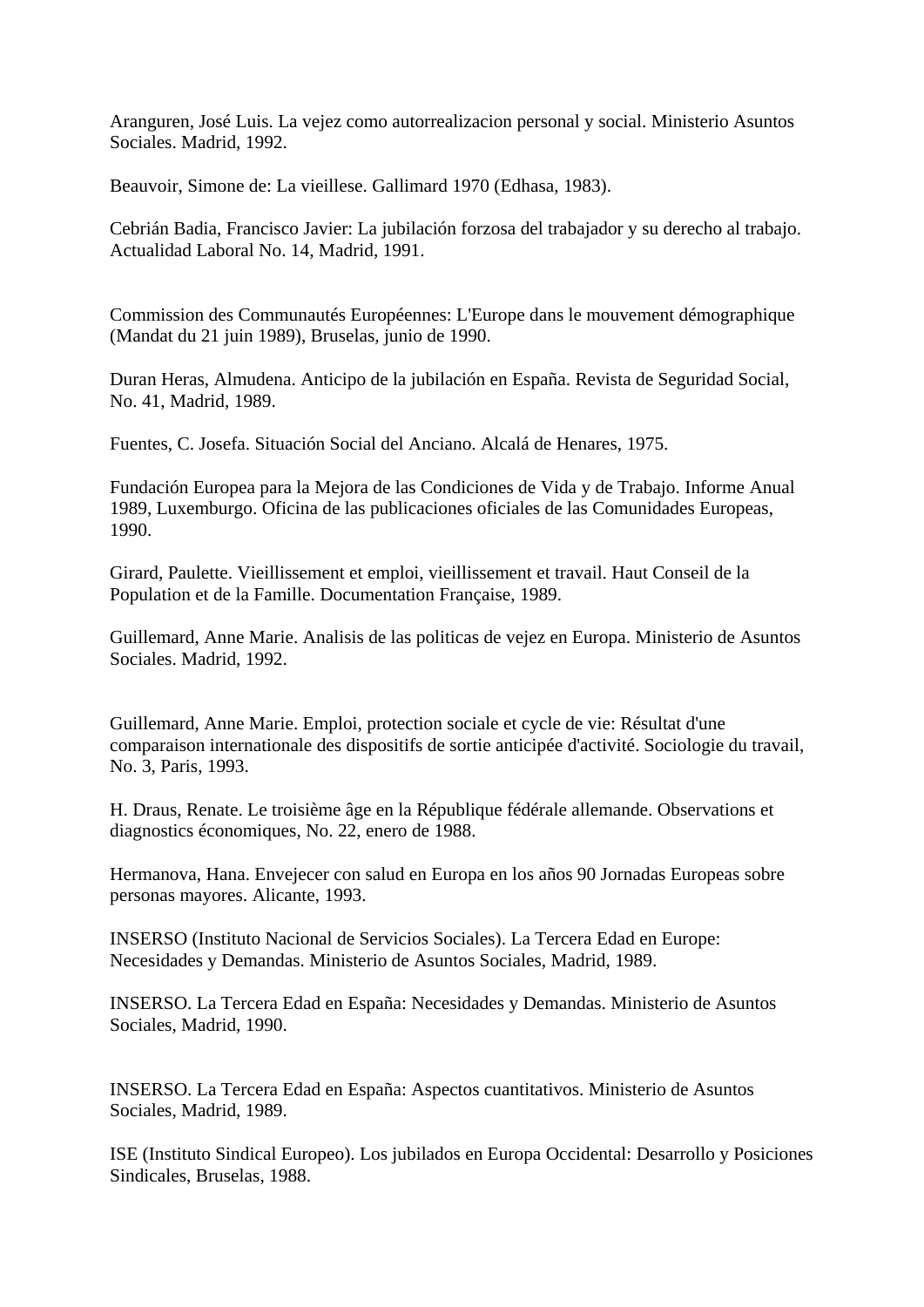Lansley, John y Pearson, Maggie. Preparación a la jubilación en los países de la Comunidad Europea. Seminario celebrado en Francfort del Main, 10 a 12 de octubre de 1988. Luxemburgo: Oficina de Publicaciones Oficiales de las Comunidades Europeas, 1989.

Martínez-Fornes, Santiago, Envejecer en el año 2000. Editorial Popular, S.A. Ministerio de Asuntos Sociales, Madrid, 1991.

Minois, George. Historia de la vejez: De la Antigüedad al Renacimiento. Editorial Nerea, Madrid, 1989.

Ministerio de Trabajo. Seminario sobre Trabajadores de Edad Madura. Ministerio de Trabajo, Madrid, 1968.

OCDE. Flexibilité de l'âge de la retraite. OCDE, Paris, 1970.

OCDE. Indicadores Sociales. Informes OCDE. Ministerio de Trabajo y Seguridad Social, Madrid, 1985.

OCDE. El futuro de la protección social y el envejecimiento de la población. Informes OCDE. Ministerio de Trabajo y Seguridad Social, Madrid, 1990.

OIT. Trabajadores de Edad Madura: Trabajo y Jubilación. 65a. Reunión de la Conferencia Internacional del Trabajo. Ginebra, 1965.

OIT. De la pirámide al pilar de población: los cambios en la población y la seguridad social. Informes OIT. Ministerio de Trabajo y Seguridad Social, Madrid, 1990.

OIT. La OIT y las personas de edad avanzada. Ginebra, 1992.

PNUD. Desarrollo Humano. Informe 1990. Tercer Mundo Editores, Bogotá, 1990.

Simposio de Gerontología de Castilla-León. Hacia una vejez nueva. I Simposio de Gerontología de Castilla-León. 5 a 8 de mayo de 1988. Fundación Friedrich Ebert, Salamanca, 1988.

Uceda Povedano, Josefina. La jubilación: reflexiones en torno a la edad de jubilación en la CEE: especial referencia al casa español. Escuela Social, Madrid, 1988.

Vellas, Pierre. Législation sanitaire et les personnes agées. OMS, Publications régionales. Série européenne, No. 33.

#### Notes

\* Contained in document E/1996/22.